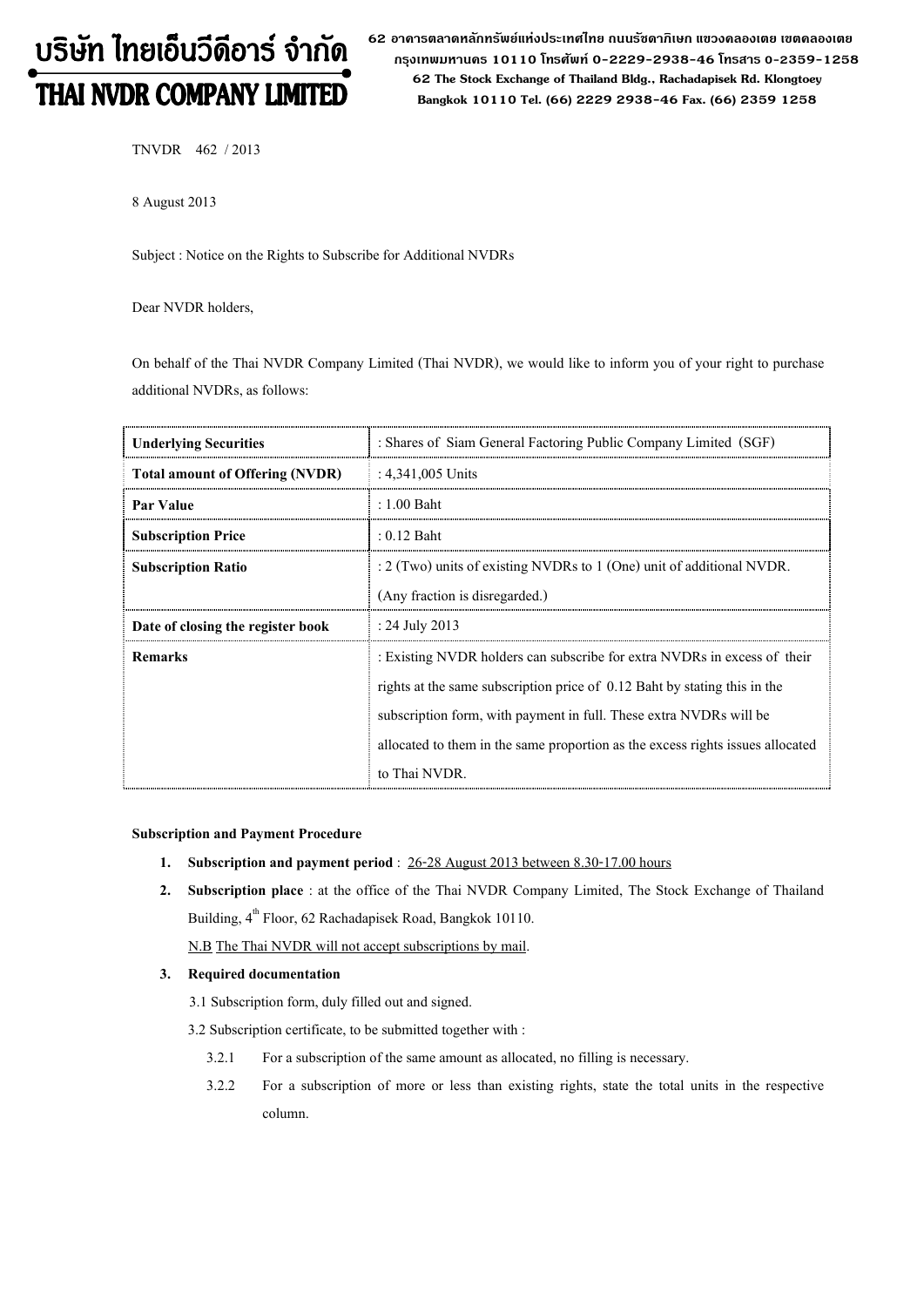#### **4. Payment**

**Subscription for full entitlement or less than or excess the entitlement**, please make payment by one check or one cashier check which is collectable through clearing house in Bangkok. The check or cashier check shall be dated between 26-28 August 2013. Indicate the subscription date and make it payable to

## *-Siam General Factoring Public Company Limited #018-6-00935-4#.*

- **5.** If NVDR holders fail to exercise their rights or make a payment within the allotted time schedule, or the check or cashier check is not honored, it shall be deemed that such NVDR holders do not wish to exercise their subscription rights. Thai NVDR shall thus regard the subscription as being void.
- **6.** Refund for unallotted NVDRs.

If the excess rights NVDRs were not allotted in full because the number of NVDRs subscribed for were more than the number or remaining units of NVDRs, the Thai NVDR will make a refund (without interest) to the NVDR holders by check for the unallotted NVDRs and send it by registered mail to the address that appears on the Share Register Book on the date of closing the book, within 7 business days after the Thai NVDR has received the refund from the underlying company.

Should you need any further information, please do not hesitate to contact Thai NVDR Company Limited at 02-229-2800 Ext. 2938-2946.

Sincerely yours, Thai NVDR Company Limited

(Praphaphan Tharapiwattananon) Head Depository Department The Stock Exchange of Thailand

Enclosure : 1. Subscription Form for NVDR Right Issues 2. Subscription Certificate